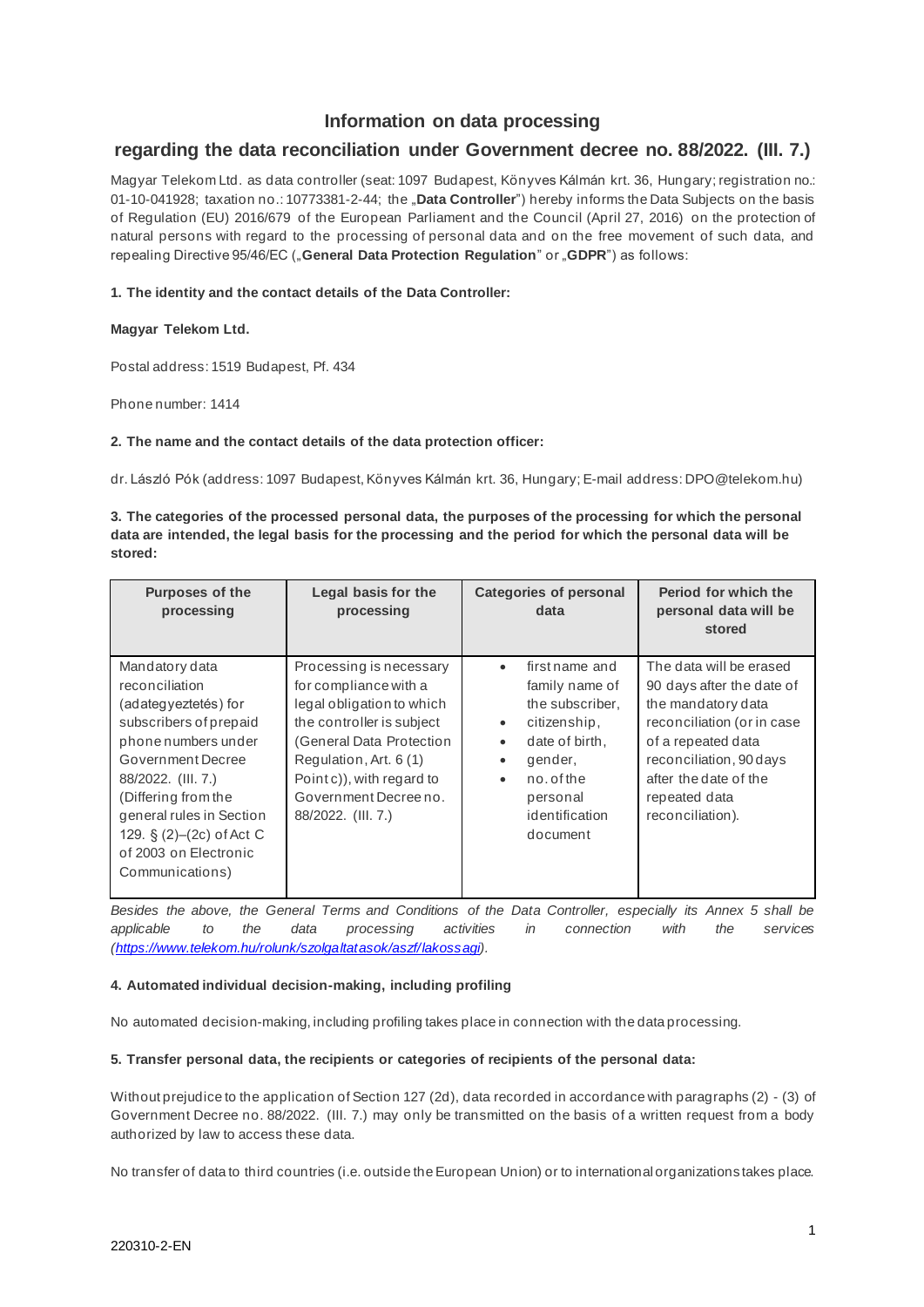### **6. The data subject's rights in connection with the processing:**

The data subject may exercise the following rights:

- a) right of access to his/her personal data,
- b) right of rectification of his/her personal data,
- c) right to erasure of his/her personal data or restriction of processing concerning the data subject;
- d) right to data portability (if the additional conditions are met); and

e) in case of data processing based on the legitimate interest of the Data Controller or a third party, right to object.

#### *Right of access:*

The data subject shall have the right to obtain from the Data Controller confirmation as to whether or not personal data concerning him or her are being processed, and, where that is the case, access to the personal data. The Data Controller shall provide a copy of the personal data undergoing processing. For any further copies requested by the data subject, the Data Controller may charge a reasonable fee based on administrative costs. Where the data subject makes the request by electronic means, and unless otherwise requested by the data subject, the information shall be provided in a commonly used electronic form.

#### *Right to rectification:*

The data subject shall have the right to obtain from the Data Controller without undue delay the rectification of inaccurate personal data concerning him or her.

#### *Right to erasure:*

The data subject shall have the right to obtain from the Data Controller the erasure of personal data concerning him or her without undue delay and the Data Controller shall have the obligation to erase personal data without undue delay where one of the following grounds applies:

- (a) the personal data are no longer necessary in relation to the purposes for which they were collected or otherwise processed;
- (b) the data subject withdraws consent on which the processing is based according to point (a) of Article 6(1), or point (a) of Article 9(2), and where there is no other legal ground for the processing;
- (c) the data subject objects to the processing pursuant to Article 21(1) and there are no overriding legitimate grounds for the processing, or the data subject objects to the processing pursuant to Article 21(2);
- (d) the personal data have been unlawfully processed;
- (e) the personal data have to be erased for compliance with a legal obligation in Union or Member State law to which the Data Controller is subject;
- (f) the personal data have been collected in relation to the offer of information society services referred to in Article 8(1).

#### *Right to restriction of processing:*

The data subject shall have the right to obtain from the Data Controller restriction of processing where one of the following applies:

- (a) the accuracy of the personal data is contested by the data subject, for a period enabling the Data Controller to verify the accuracy of the personal data;
- (b) the processing is unlawful and the data subject opposes the erasure of the personal data and requests the restriction of their use instead;
- (c) the Data Controller no longer needs the personal data for the purposes of the processing, but they are required by the data subject for the establishment, exercise or defence of legal claims;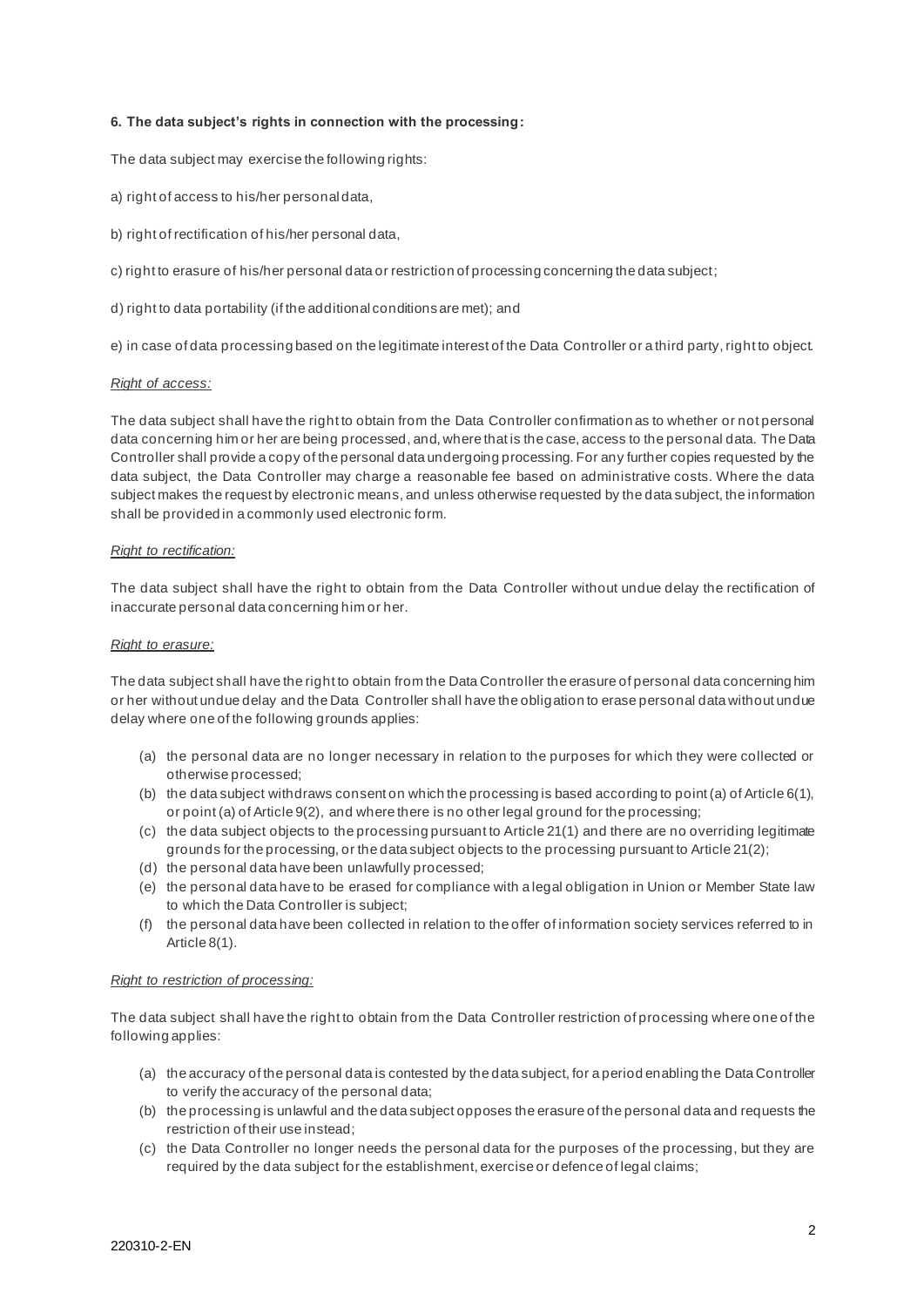(d) the data subject has objected to processing pursuant to Article 21(1) pending the verification whether the legitimate grounds of the Data Controller override those of the data subject.

Where processing has been restricted, such personal data shall, with the exception of storage, only be processed with the data subject's consent or for the establishment, exercise or defence of legal claims or for the protection of the rights of another natural or legal person or for reasons of important public interest of the Union or of a Member State.

### *Right to data portability*:

The data subject shall have the right to receive the personal data concerning him or her, which he or she has provided to the Data Controller, in a structured, commonly used and machine-readable format and have the right to transmit those data to another controller without hindrance from the Data Controller to which the personal data have been provided, where: (a) the processing is based on consent pursuant to point (a) of Article 6(1) or point (a) of Article 9(2) of the GDPR or on a contract pursuant to point (b) of Article 6(1) of the GDPR; and (b) the processing is carried out by automated means.

#### *Right to object:*

The data subject shall have the right to object, on grounds relating to his or her particular situation, at any time to processing of personal data concerning him or her which is based on point (e) or (f) of Article 6(1), including profiling based on those provisions. The controller shall no longer process the personal data unless the co ntroller demonstrates compelling legitimate grounds for the processing which override the interests, rights and freedoms of the data subject or for the establishment, exercise or defence of legal claims.

#### *General rules regarding the data subjects' rights:*

The Data Controller shall provide information on action taken on a request to the data subject without undue delay and in any event within one month of receipt of the request. That period may be extended by two further months where necessary, taking into account the complexity and number of the requests. The Data Controller shall inform the data subject of any such extension within one month of receipt of the request, together with the reasons for the delay. Where the data subject makes the request by electronic form means, the information shall be provided by electronic means where possible, unless otherwise requested by the data subject.

Information to the data subject and any actions taken shall be provided free of charge. Where requests from a data subject are manifestly unfounded or excessive, in particular because of their repetitive character, the Data Controller may either: (a) charge a reasonable fee taking into account the administrative costs of providing the information or communication or taking the action requested; or (b) refuse to act on the request. The Data Controller shall bear the burden of demonstrating the manifestly unfounded or excessive character of the request.

Where the Data Controller has reasonable doubts concerning the identity of the natural person making the request, the Data Controller may request the provision of additional information necessary to confirm the identity of the data subject.

## **7. Possible legal remedies:**

The data subject may turn to the Data Controller's data protection officer (dr. László Pók; address: 1097 Budapest, Könyves Kálmán krt. 36; E-mail address[: DPO@telekom.hu\)](mailto:DPO@telekom.hu) in connection with the processing of his/her personal data at any time.

The data subject has the right to lodge a complaint with the National Authority of Data Protection and Freedom of Information (*Nemzeti Adatvédelmi és Információszabadság Hatóság*, Postal address: 1363 Budapest, Pf. 9, Address: 1055 Budapest, Falk Miksa utca 9-11, Phone number: +36 (1) 391-1400; Telefax: +36 (1) 391-1410; Email[: ugyfelszolgalat@naih.hu](mailto:ugyfelszolgalat@naih.hu); website: www.naih.hu).

In case of the infringement of his/her rights, the data subject may submit a claim against the Data Controller to the court. The court shall proceed out of turn. The Data Controller shall prove that the processing is in compliance with the applicable laws. The Court of Appeal (*törvényszék*), in Budapest, the Metropolitan Court of Appeal (*Fővárosi*